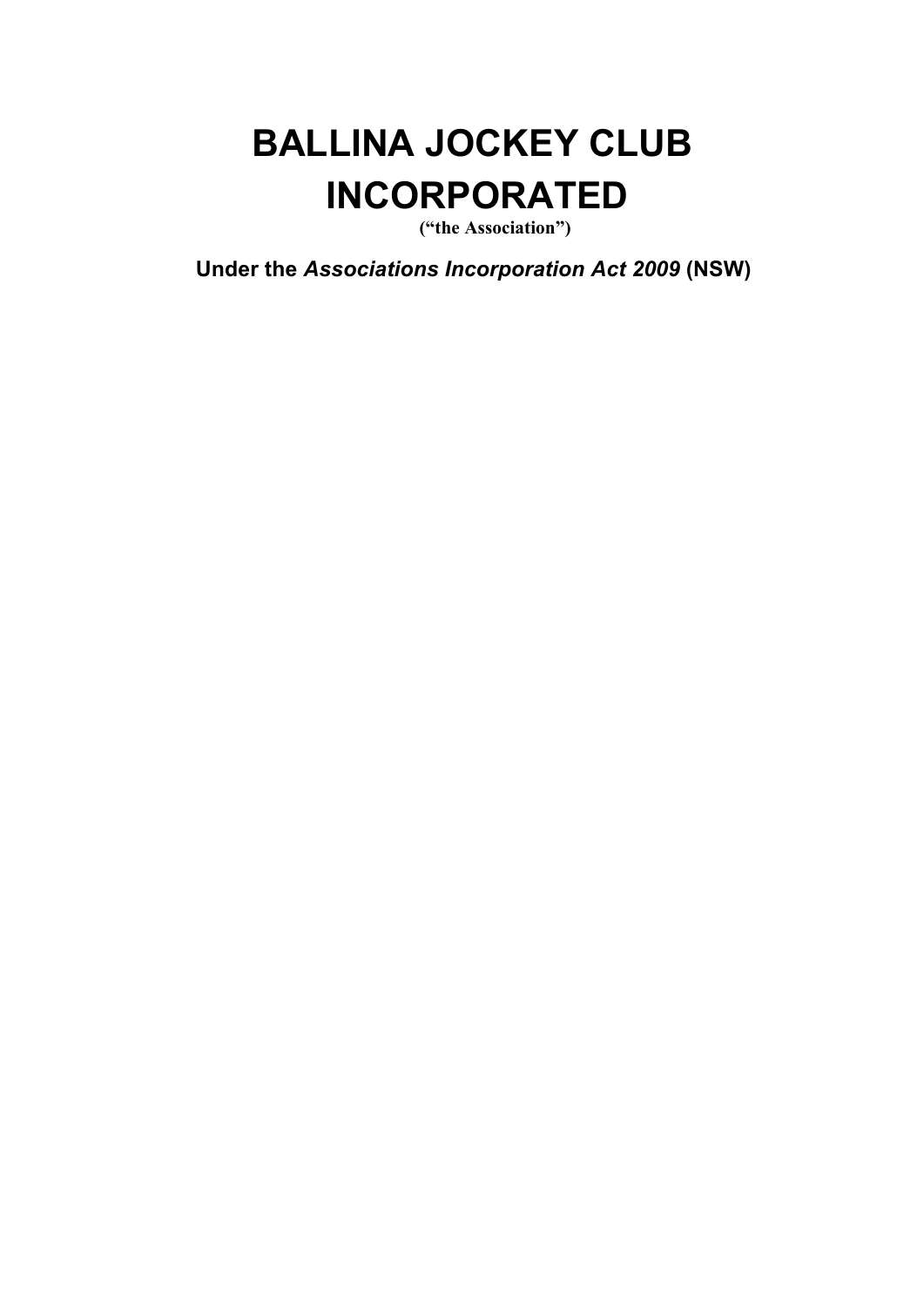# **Contents**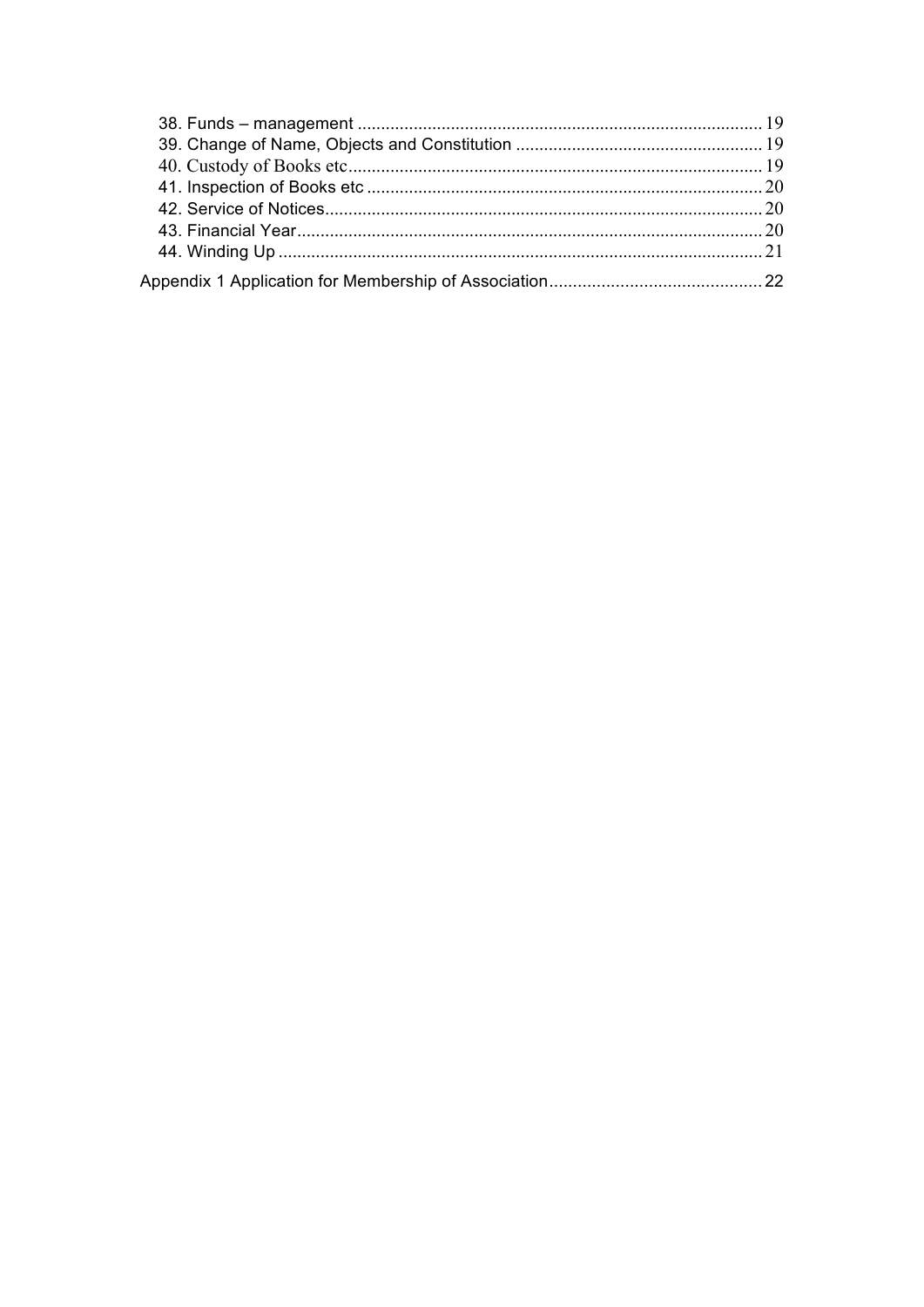# **Part 1 – General**

#### **1.1 Definitions**

The following definitions apply in this Constitution unless the context otherwise requires.

**Act** means the *Associations Incorporation Act 2009* of New South Wales.

**Association** means Ballina Jockey Club Incorporated.

**Australian Rules of Racing** has the same meaning as it has in the *Thoroughbred Racing Act 1996* of New South Wales.

**Business Day** means a weekday on which trading banks are open for business in Sydney, New South Wales.

**Committee** means the elected body in accordance with clauses 14 and 15 of this constitution.

**Director-General** means the Director-General of the Department of Services, Technology and Administration.

**Eligible Industry Body** has the same meaning as it has in the *Thoroughbred Racing Act 1996* of New South Wales.

**Greyhound Racing Act** means the *Greyhound Racing Act 2009* of New South **Wales** 

**GRNSW** means Greyhound Racing New South Wales constituted under the Greyhound Racing Act.

**Harness Racing Act** means the *Harness Racing Act 2009* of New South Wales.

**HRNSW** means Harness Racing New South Wales constituted under the Harness Racing Act.

**Life Member** means any member appointed as a Life Member of the Association under Clause 9

**Member** means any person who is admitted to the membership of the Association and whose name is entered in the Register.

**Mentally Incapacitated Person** means a person who is an involuntary patient or a forensic patient or a correctional patient within the meaning of the *Mental Health Act 2007* of New South Wales, or a protected person within the meaning of the *NSW Trustee and Guardian Act 2009* of New South Wales.

**Office** means the registered office of the Association.

**Ordinary Committee Member** means a member of the committee who is not an office-bearer of the Association.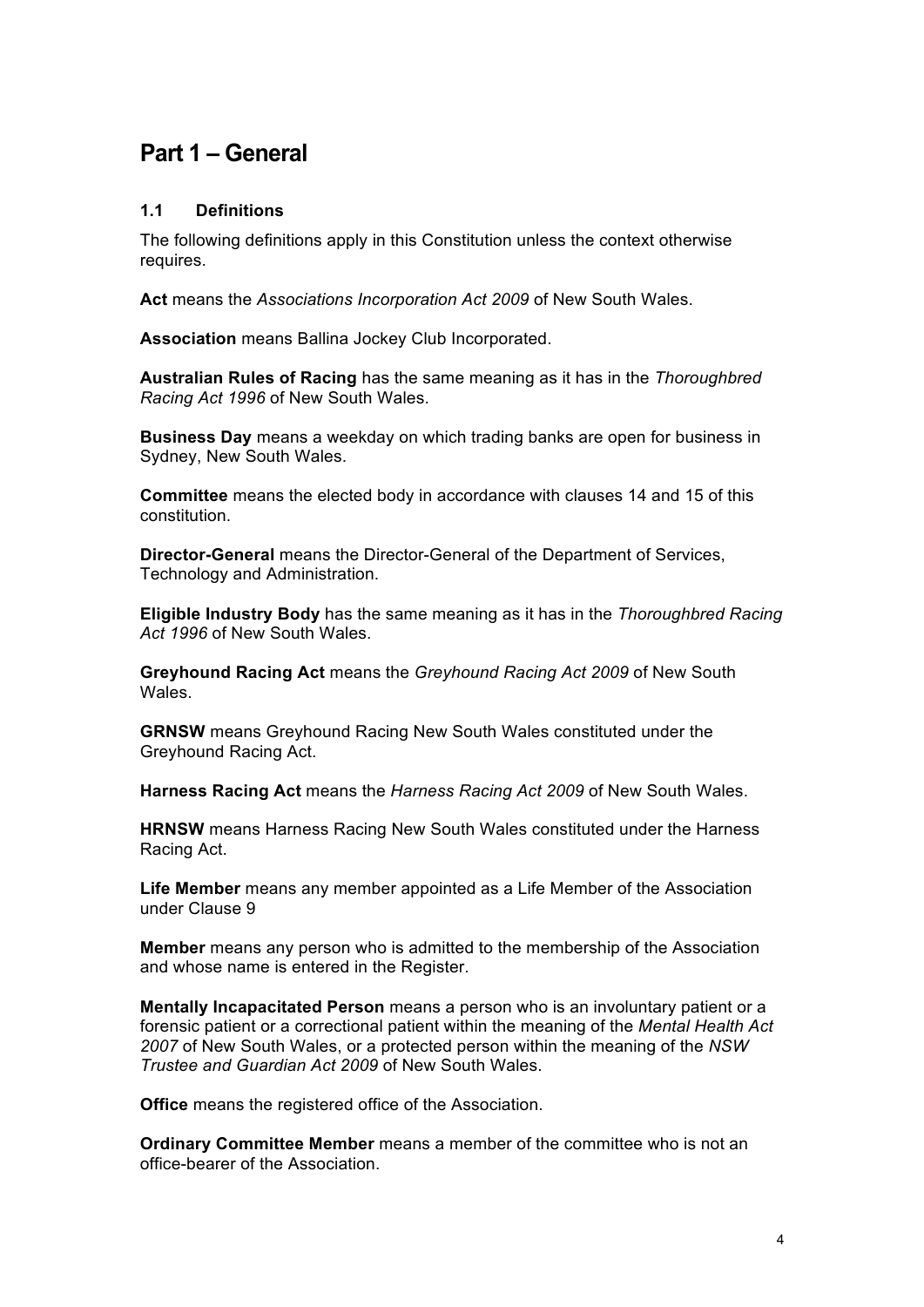**Racing NSW** means Racing New South Wales established by the *Thoroughbred Racing Act 1996* of New South Wales.

**Register** means the register of members maintained by the Association in accordance with the Act.

**Regulation** means the *Associations Incorporation Regulation 2010* of New South Wales*.*

**Resolution** means a resolution other than a special resolution.

**Rules of Racing** means the Rules of Racing (NSW) and the Australian Rules of Racing.

**Secretary** means any person appointed under this constitution to perform the duties of secretary of the Association.

**Special General Meeting** means a general meeting of the Association other than an annual general meeting.

**Subscription** means the sum (if any) payable annually by instalments or otherwise, by a Member, as determined by the Committee from time to time.

**Voting Member** has the meaning set out in the Club Rules.

#### **1.2 Interpretation**

Headings are for convenience only and do not affect interpretation. The following rules of interpretation apply unless the context requires otherwise.

- (a) A gender includes all genders.
- (b) The singular includes the plural and conversely.
- (c) Where a word or phrase is defined, its other grammatical forms have a corresponding meaning.
- (d) A reference to a person includes a corporation, trust, partnership, unincorporated body or other entity, whether or not it comprises a separate legal entity.
- (e) A reference to a clause, sub-clause, paragraph, or sub-paragraph is a reference to a clause, sub-clause, paragraph or sub-paragraph of this **Constitution**
- (f) A reference to any legislation or to any provision of any legislation includes any modification or re-enactment of it, any legislative provision substituted for it, and all regulations and statutory instruments issued under it.
- (g) A reference to '\$' or 'dollars' is to currency of the Commonwealth of Australia.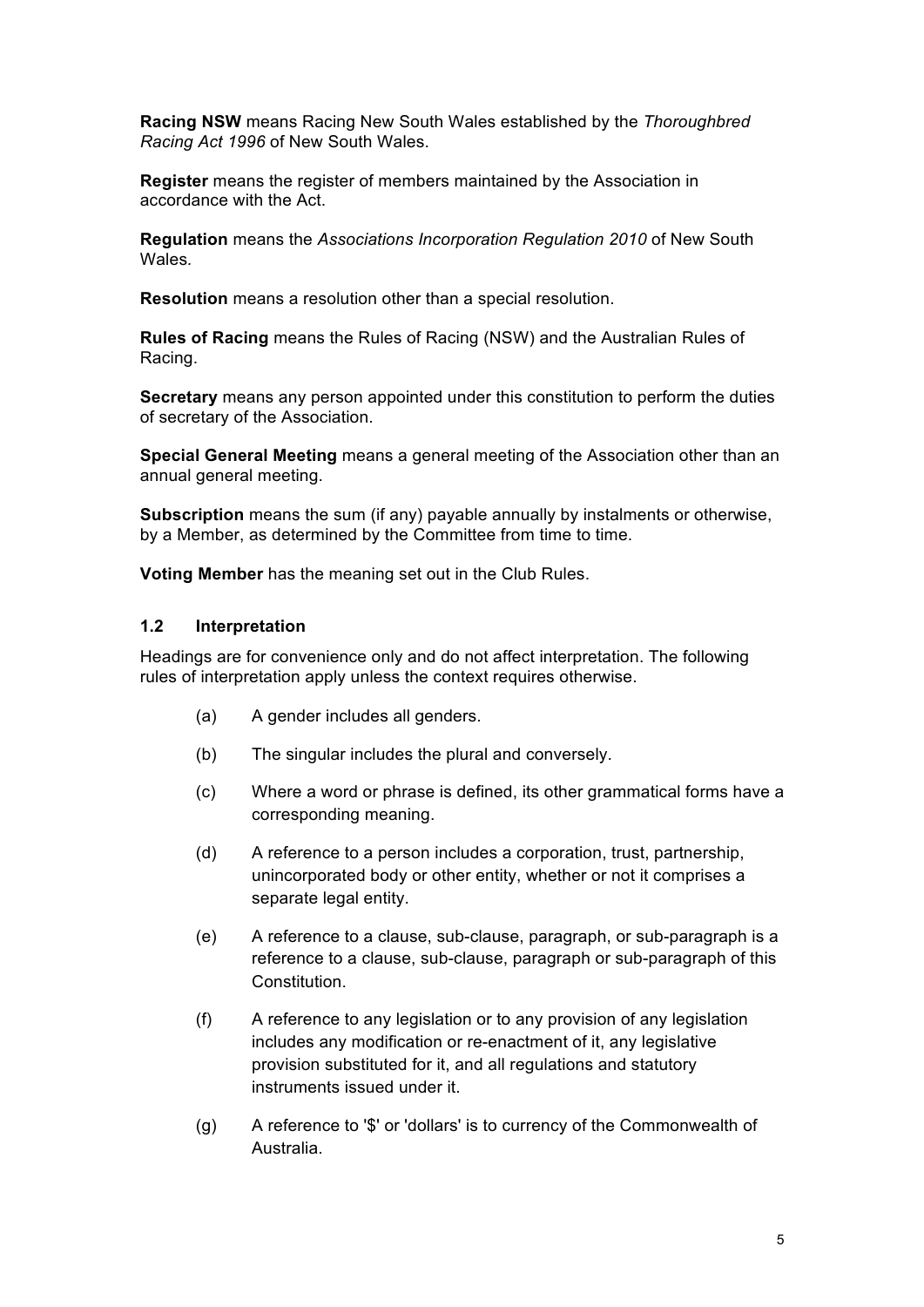- (h) An expression has, in a provision of this Constitution which relates to a particular provision of the Act, the same meaning as in that provision of the Act.
- (i) The words 'includes' and 'including' are not words of limitation, and do not and must not be taken as detracting from the generality of any provisions of this Constitution.

#### **1.3 Objects**

- (a) The Association has been established to promote, carry and encourage the racing of thoroughbred horses and other incidental related purposes and to carry on any other activity which is calculated directly or indirectly to enhance or further the interests of thoroughbred horse racing.
- (b) The Association may undertake such other activities not inconsistent with the objectives set out in clause 1.3(a) to enhance, promote or protect the interests of the Association.
- (c) The income and property of the Association shall be applied solely towards the promotion of the objects of the Association as set forth in this constitution, and no portion thereof shall be paid or transferred, directly or indirectly, by way of dividends, bonus or otherwise, to the members of the Association.
- (d) The Association shall conduct its affairs in accordance with the provisions of the Act, the Liquor Act, the Racing Administrations Act, the Unlawful Gambling Act and any such other acts and regulations applicable to the business, management and conduct of the Association.

# **Part 2 – Membership**

### *2. Membership Qualification*

- (1) A person is eligible to be a Member of the Association if:
	- (a) the person is a natural person, and
	- (b) the person has been nominated and approved for membership of the association in accordance with clause 3.
- (2) A person is taken to be a Member of the Association if:
	- (a) the person is a natural person, and
	- (b) the person was:
		- (i) in the case of an unincorporated body that is registered as the Association – a member of that unincorporated body immediately before the registration of the Association, or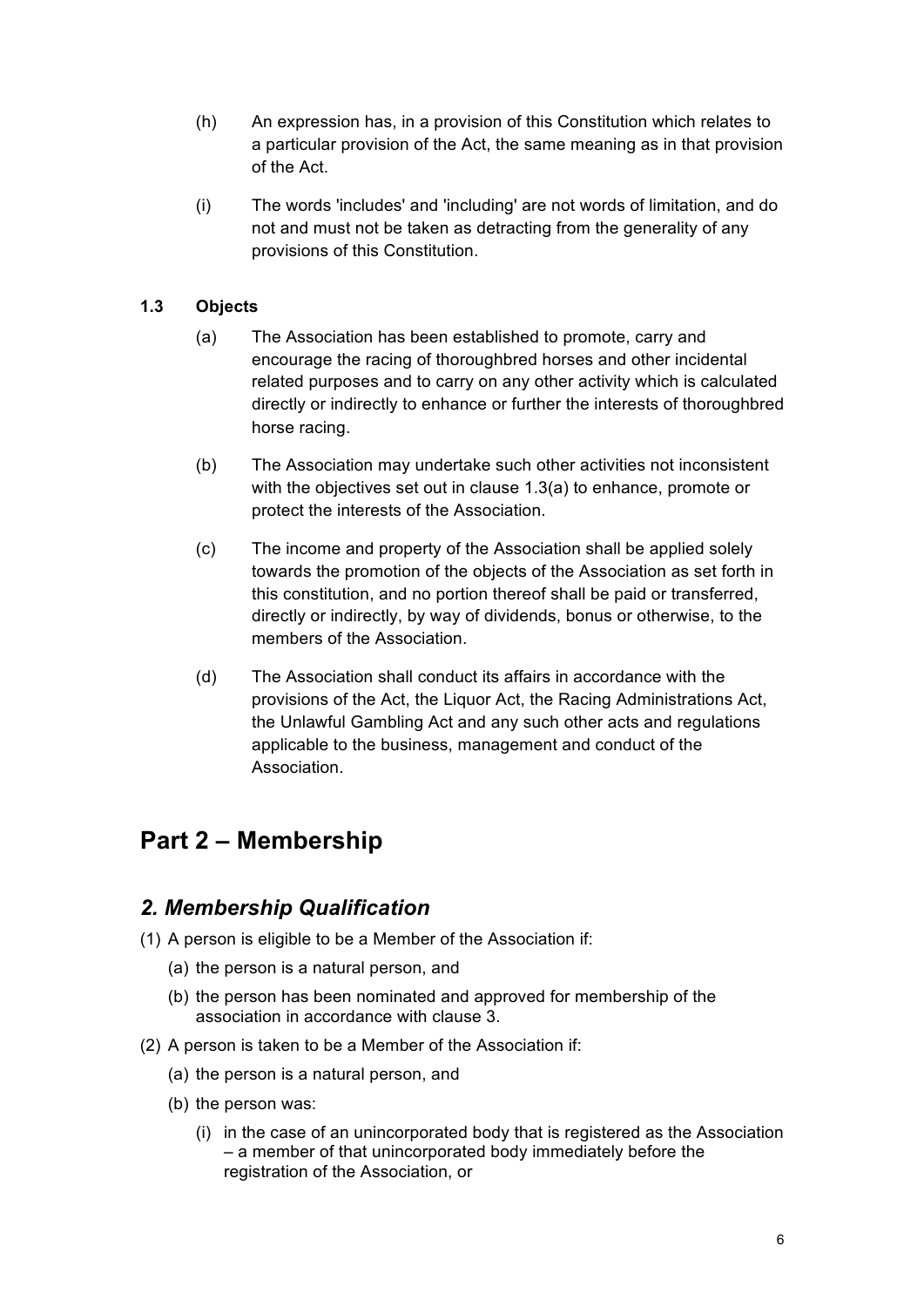- (ii) in the case of an association that is amalgamated to form the relevant Association – a member of that other association immediately before the amalgamation, or
- (iii) in the case of a registrable corporation that is registered as an association - a member of the registrable corporation immediately before that entity was registered as an association.
- (3) A person is taken to be a Member of the Association if the person was one of the individuals on whose behalf an application for registration of the Association under section 6 (1) (a) of the Act was made.

### *3. Nomination for Membership*

- (1) A nomination of a person for membership of the Association:
	- (a) must be nominated and seconded by Members of the Association in writing in the form set out in Appendix 1 to this constitution, and
	- (b) must be lodged with the Secretary of the Association.
- (2) As soon as practicable after receiving a nomination for membership, the Secretary must refer the nomination to the committee which is to determine whether to approve or to reject the nomination.
- (3) As soon as practicable after the Committee makes that determination, the Secretary must:
	- (a) notify the nominee, in writing, that the Committee approved or rejected the nomination (whichever is applicable), and
	- (b) if the Committee approved the nomination, request the nominee to pay (within the period of 28 days after receipt by the nominee of the notification) the sum payable under this constitution by a Member as entrance fee and annual subscription.
- (4) The Secretary must, on payment by the nominee of the amounts referred to in subclause (3)(b) within the period referred to in that provision, enter or cause to be entered the nominee's name in the register of members and, on the name being so entered, the nominee becomes a Member of the Association.

# *4. Cessation of Membership*

A person ceases to be a Member of the Association if the person:

- (a) dies, or
- (b) resigns membership, or
- (c) is expelled from the Association, or
- (d) fails to pay the annual membership fee under clause 8 within 3 months after the fee is due.

### *5. Membership entitlements not transferable*

A right, privilege or obligation which a person has by reason of being a Member of the Association:

(a) is not capable of being transferred or transmitted to another person, and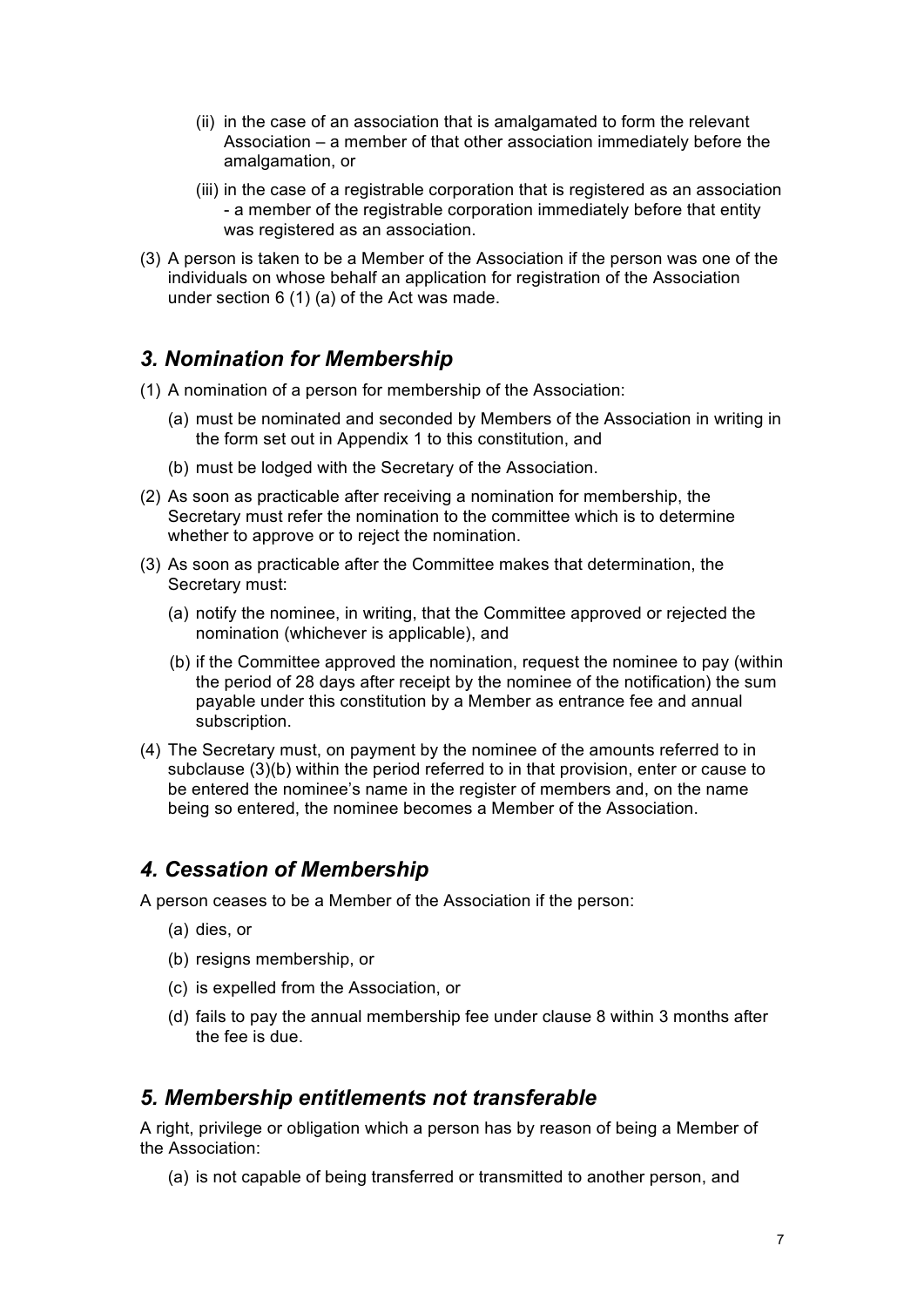(b) terminates on cessation of the person's membership.

#### *6. Resignation of Membership*

- (1) A Member of the Association may resign from membership of the Association by first giving to the Secretary written notice of at least one month (or such other period as the Committee may determine) of the Member's intention to resign and, on the expiration of the period of notice, the Member ceases to be a Member.
- (2) If a Member of the Association ceases to be a Member under subclause (1), and in every other case where a Member ceases to hold membership, the Secretary must make an appropriate entry in the register of members recording the date on which the Member ceased to be a Member.

#### *7. Register of Members*

- (1) The Public Officer or Secretary of the Association must establish and maintain a register of members of the association specifying the name and postal or residential address of each person who is a Member of the Association together with the date on which the person became a Member.
- (2) The register of members must be kept in New South Wales:
	- (a) at the main premises of the Association, or
	- (b) if the Association has no premises, at the Association's official address.
- (3) The register of members must be open for inspection, free of charge, by any Member of the Association at any reasonable hour.
- (4) A Member of the Association may obtain a copy of any part of the register on payment of a fee of not more than \$1 for each page copied.
- (5) If a Member requests that any information contained on the register about the Member (other than the Member's name) not be available for inspection, that information must not be made available for inspection.
- (6) A Member must not use information about a person obtained from the register to contact or send material to the person, other than for:
	- (a) the purposes of sending the person a newsletter, a notice in respect of a meeting or other event relating to the Association or other material relating to the Association, or
	- (b) any other purpose necessary to comply with a requirement of the Act or the Regulation.

#### *8. Fees and Subscriptions*

- A Member must pay to the Association an annual membership fee of an amount determined by the Committee:
	- (a) except as provided by subclause (b), before 1 July in each calendar year, or
	- (b) if the Member becomes a Member on or after 1 July in any calendar year on becoming a Member and before 1 July in each succeeding calendar year.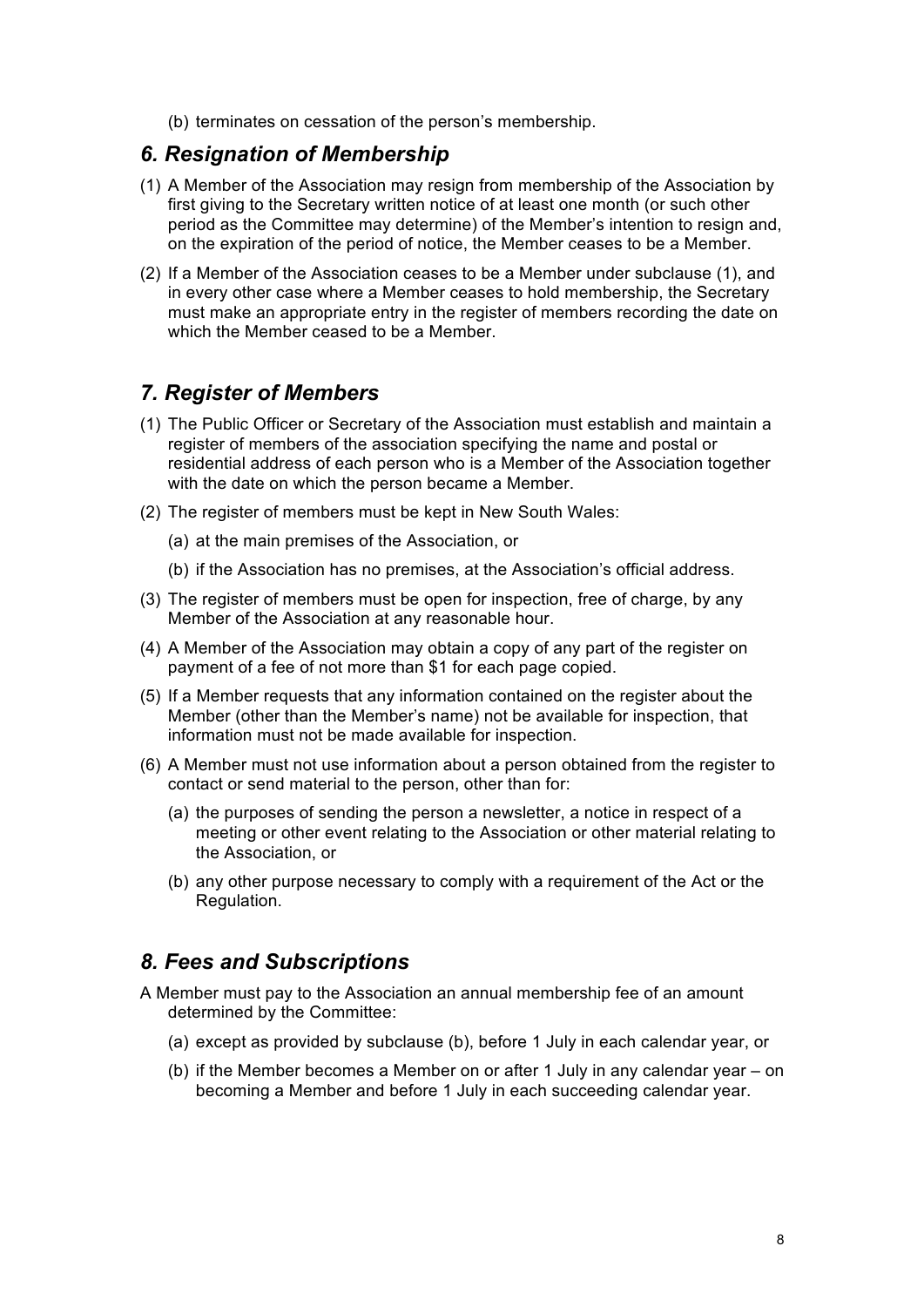# *9. Life Members*

(1) The Committee may recommend to the Annual General Meeting that any natural person, who has rendered distinguished service to the Association, be appointed as a Life Member.

(2) A resolution of the Annual General Meeting to confer life membership on the recommendation of the Committee must be a Special Resolution passed by a simple majority.

# *10. Members' Liabilities*

The liability of a Member of the Association to contribute towards the payment of the debts and liabilities of the Association or the costs, charges and expenses of the winding up of the Association is limited to the amount, if any, unpaid by the Member in respect of membership of the Association as required by clause 8.

# *11. Resolution of Disputes*

- (1) Disputes between a Member and another Member (in their capacity as Members) of the Association, or between a Member or Members and the Association, are to be referred to a community justice centre for mediation under the *Community Justice Centres Act 1983*.
- (2) If a dispute is not resolved by mediation within 3 months of the referral to a community justice centre, the dispute is to be referred to arbitration.
- (3) The *Commercial Arbitration Act 1984* applies to any such dispute referred to arbitration.

# *12. Disciplining of Members*

- (1) A complaint may be made to the Committee by any person that a Member of the Association:
	- (a) has refused or neglected to comply with a provision or provisions of this constitution, or
	- (b) has wilfully acted in a manner prejudicial to the interests of the Association.
- (2) The Committee may refuse to deal with a complaint if it considers the complaint to be trivial or vexatious in nature.
- (3) If the Committee decides to deal with the complaint, the Committee:
	- (a) must cause notice of the complaint to be served on the Member concerned, and
	- (b) must give the Member at least 14 days from the time the notice is served within which to make submissions to the Committee in connection with the complaint, and
	- (c) must take into consideration any submissions made by the Member in connection with the complaint.
- (4) The Committee may, by resolution, expel the Member from the Association or suspend the Member from membership of the Association if, after considering the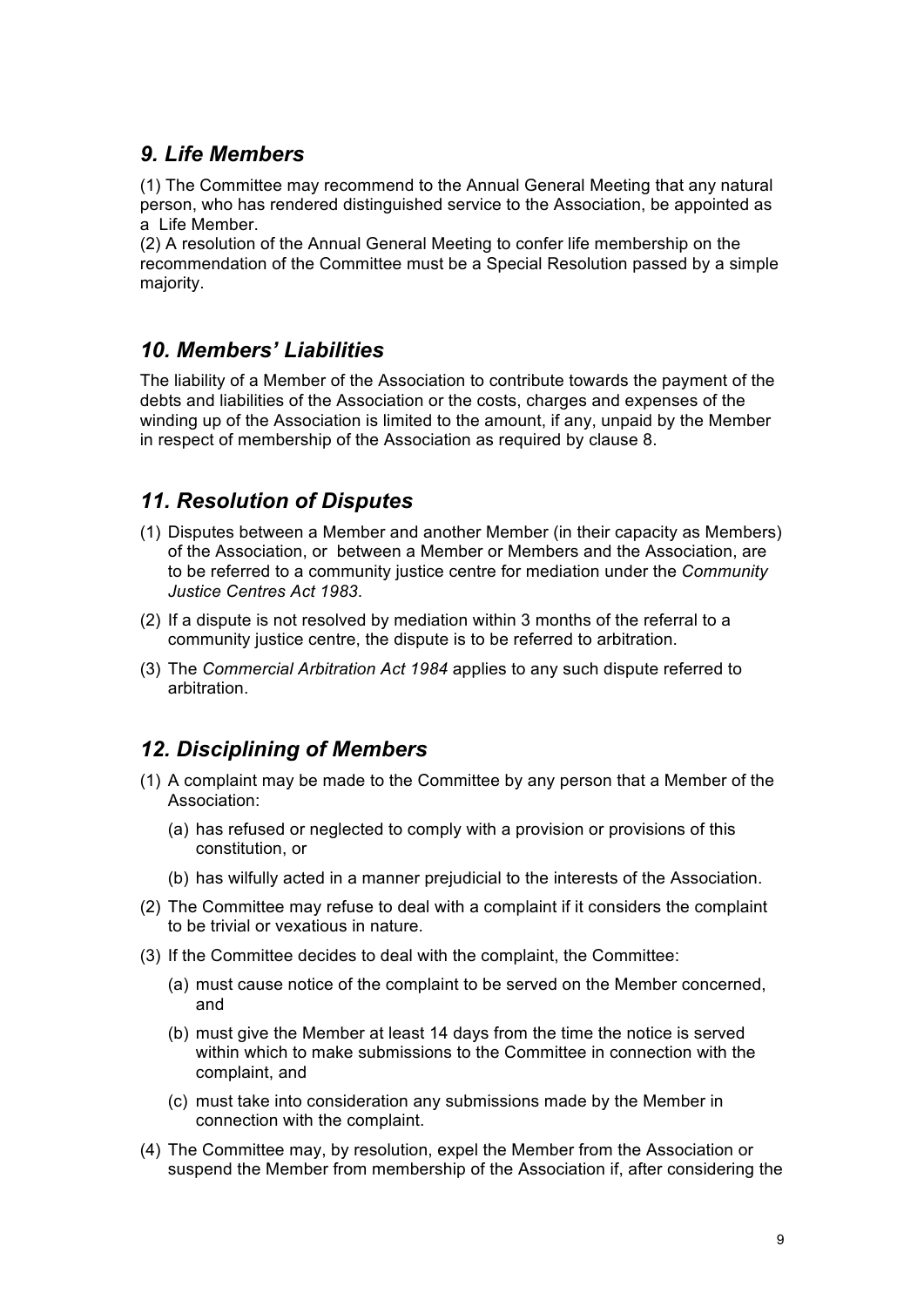complaint and any submissions made in connection with the complaint, it is satisfied that the facts alleged in the complaint have been proved and the expulsion or suspension is warranted in the circumstances.

- (5) If the Committee expels or suspends a Member, the Secretary must, within 7 days after the action is taken, cause written notice to be given to the Member of the action taken, of the reasons given by the Committee for having taken that action and of the member's right of appeal under clause 12.
- (6) The expulsion or suspension does not take effect:
	- (a) until the expiration of the period within which the Member is entitled to appeal against the resolution concerned, or
	- (b) if within that period the Member exercises the right of appeal, unless and until the association confirms the resolution under clause 12, whichever is the later.

#### *13. Right of Appeal of Disciplined Member*

- (1) A Member may appeal to the Association in a general meeting against a resolution of the Committee under clause 11, within 7 days after notice of the resolution is served on the Member, by lodging with the Secretary a notice to that effect.
- (2) The notice may, but need not, be accompanied by a statement of the grounds on which the Member intends to rely for the purposes of the appeal.
- (3) On receipt of a notice from a Member under subclause (1), the Secretary must notify the Committee which is to convene a general meeting of the Association to be held within 28 days after the date on which the Secretary received the notice.
- (4) At a general meeting of the Association convened under subclause (3):
	- (a) no business other than the question of the appeal is to be transacted, and
	- (b) the Committee and the Member must be given the opportunity to state their respective cases orally or in writing, or both, and
	- (c) the Members present are to vote by secret ballot on the question of whether the resolution should be confirmed or revoked.
- (5) The appeal is to be determined by a simple majority of votes cast by Members of the Association.

# **Part 3 – The Committee**

#### *14. Powers of the Committee*

Subject to the Act, the Regulation and this constitution and to any resolution passed by the Association in general meeting, the Committee:

- (a) is to control and manage the affairs of the Association, and
- (b) may exercise all such functions as may be exercised by the Association, other than those functions that are required by this constitution to be exercised by a general meeting of Members of the Association, and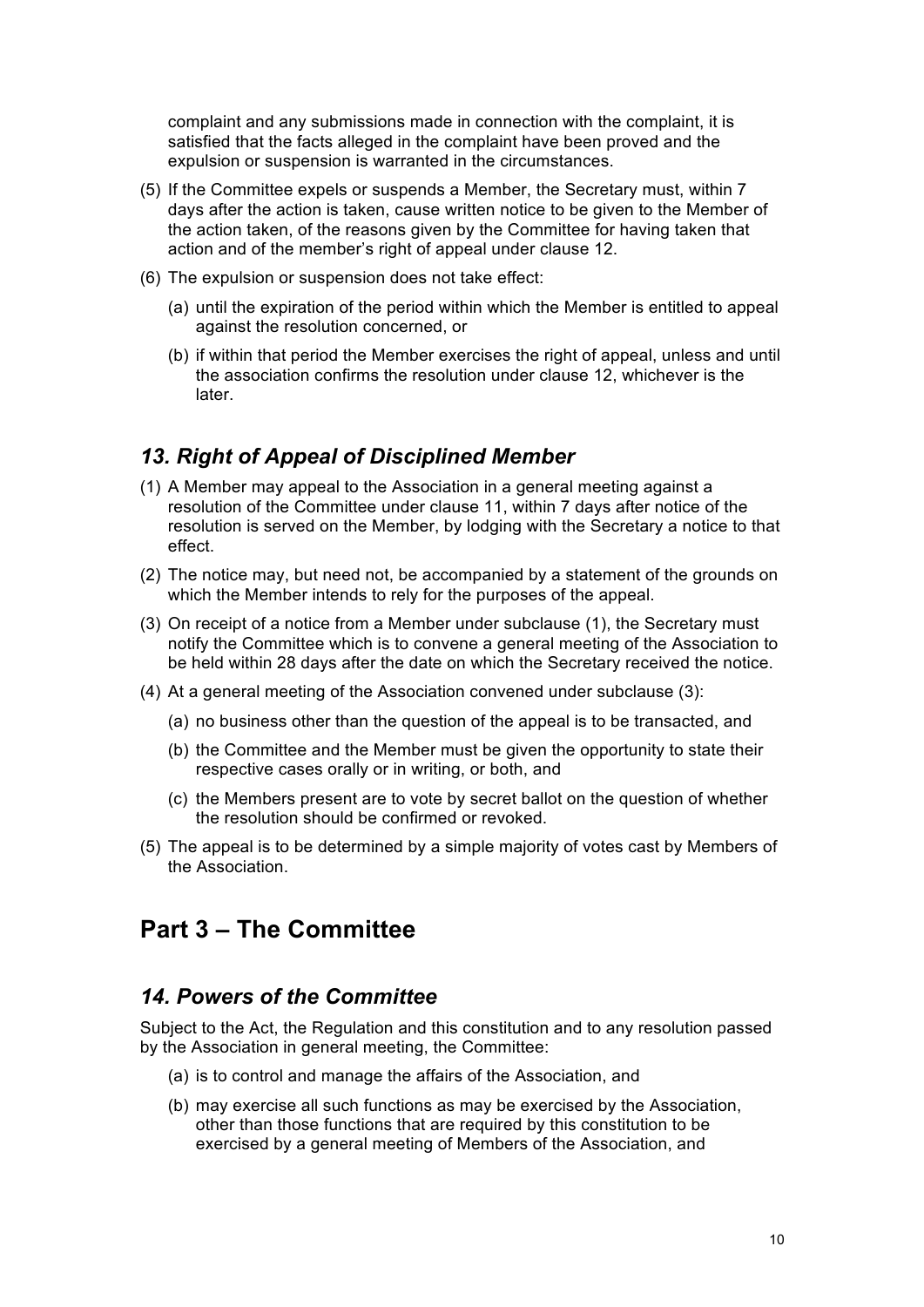(c) has power to perform all such acts and do all such things as appear to the Committee to be necessary or desirable for the proper management of the affairs of the Association.

### *15. Composition and Membership of Committee*

- (1) The Committee is to consist of:
	- (a) the office-bearers of the Association, and
	- (b) at least 2 Ordinary Committee Members, each of whom is to be elected at the annual general meeting of the Association under clause 16.
- (2) The maximum number of Committee Members is to be (7) seven.
- (3) The office-bearers of the Association are as follows:
	- (a) the Chairman,
	- (b) the Deputy Chairman,
	- (c) the Treasurer,
	- (d) the Secretary.
- (4) A Committee Member may hold up to 2 offices (other than both the Chairman and Deputy Chairman offices).
- (5) Each member of the Committee is, subject to this constitution, to hold office until the conclusion of the annual general meeting following the date of the Member's election, but is eligible for re-election.

# *16. Election of Committee Members*

(1) A person is eligible to be elected as a Committee Member only if the person is:

- (a) a Member, and
- (b) not otherwise ineligible to be elected as a Committee Member under clause 16(2).
- (2) A person is not eligible to be elected as a Committee Member if the person:
	- (a) is an employee of a race club or racing association, or
	- (b) is a member of the governing body of another race club or eligible industry body, or
	- (c) holds a license issued by Racing NSW or by a racing association to be a Trainer, Trainer Partnership (partner of), Jockey, Apprentice Jockey, Apprentice Jockey (Non-race ride), Approved Rider (Picnic Jockey), Approved Rider (Non-picnic ride), Bookmaker, Bookmaker Company (Director or Shareholder of) or Bookmaker's Clerk;
	- (d) is registered by or with GRNSW under the *Greyhound Racing Act* or HRNSW under the *Harness Racing Act*, or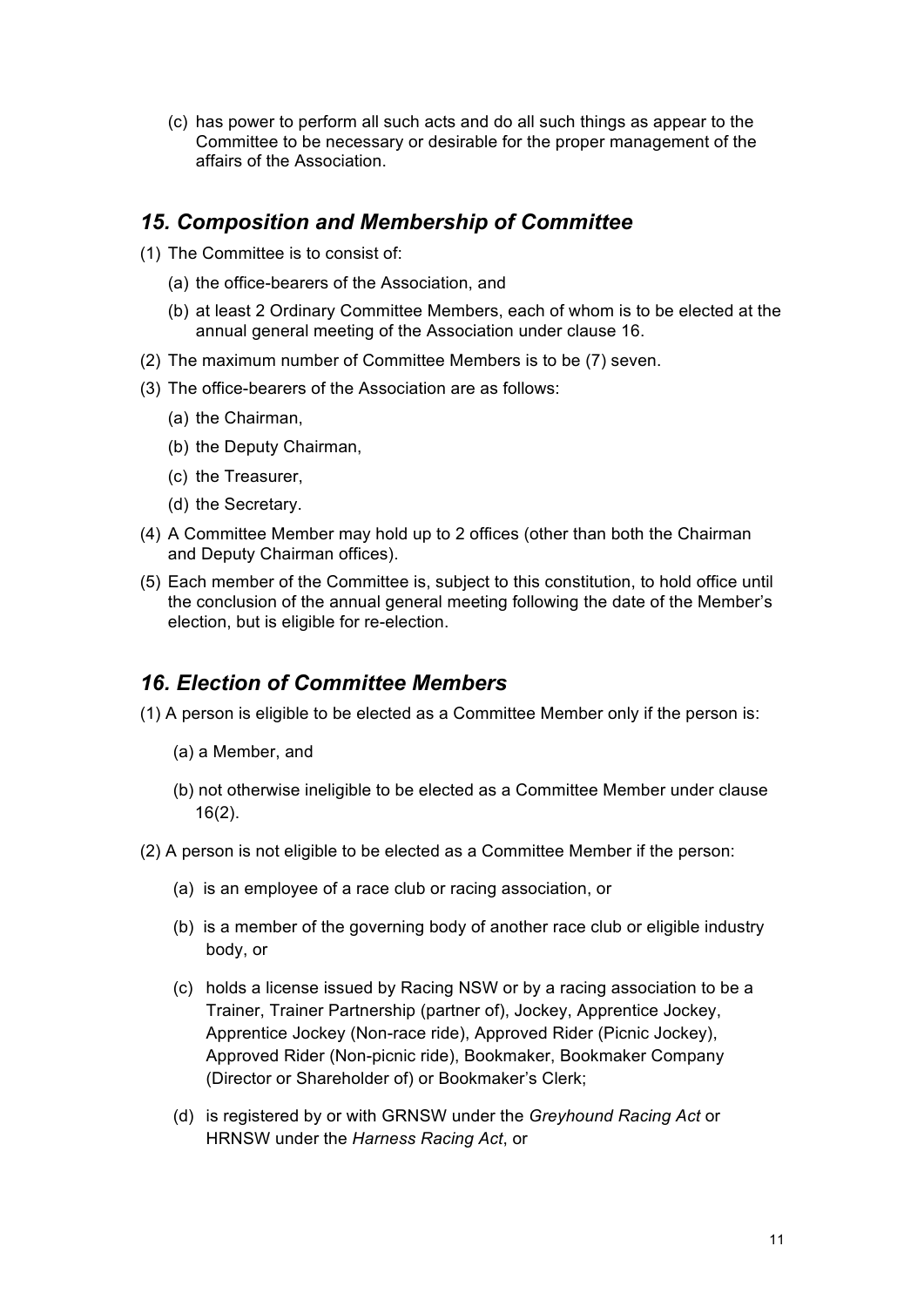- (e) is currently, or during the previous 10 years has been, warned off, disqualified or named on the Forfeit List under the Rules of Racing, or
- (f) during the previous 10 years has been convicted in New South Wales of an offence that is punishable by imprisonment for 12 months or more, or convicted elsewhere than in New South Wales of an offence that, if committed in New South Wales, would be an offence so punishable, or
- (g) is an undischarged bankrupt or is taking advantage of the laws in force for the time being relating to bankruptcy, or
- (h) is a Mentally Incapacitated Person.
- (3) Nominations of candidates for election as office-bearers of the Association or as Ordinary Committee Members:
	- (a) must be made in writing, signed by 2 Members of the Association and accompanied by the written consent of the candidate (which may be endorsed on the form of the nomination), and
	- (b) must be delivered to the Secretary of the Association at least 7 days before the date fixed for the holding of the annual general meeting at which the election is to take place.
- (4) If insufficient nominations are received to fill all vacancies on the Committee, the candidates nominated are taken to be elected and further nominations are to be received at the annual general meeting.
- (5) If insufficient further nominations are received, any vacant positions remaining on the Committee are taken to be casual vacancies.
- (6) If the number of nominations received is equal to the number of vacancies to be filled, the persons nominated are taken to be elected.
- (7) If the number of nominations received exceeds the number of vacancies to be filled, a ballot is to be held.
- (8) The ballot for the election of office-bearers and Ordinary Committee Members of the Committee is to be conducted at the annual general meeting in such usual and proper manner as the committee may direct.
- (9) A person nominated as a candidate for election as an office-bearer or as an Ordinary Committee Member of the Association must be a Member of the Association.
- (10) No Member of the Committee shall be appointed to any salaried office of the Association and will not be paid for their services except repayment of out-ofpocket expenses.
- (11) The Association may pay an honorarium as determined by the Committee to any Member of the Association in respect of special honorary services rendered to the Association and payment of such honorarium shall be approved by the Members of the Association at a general meeting prior to the payment being made.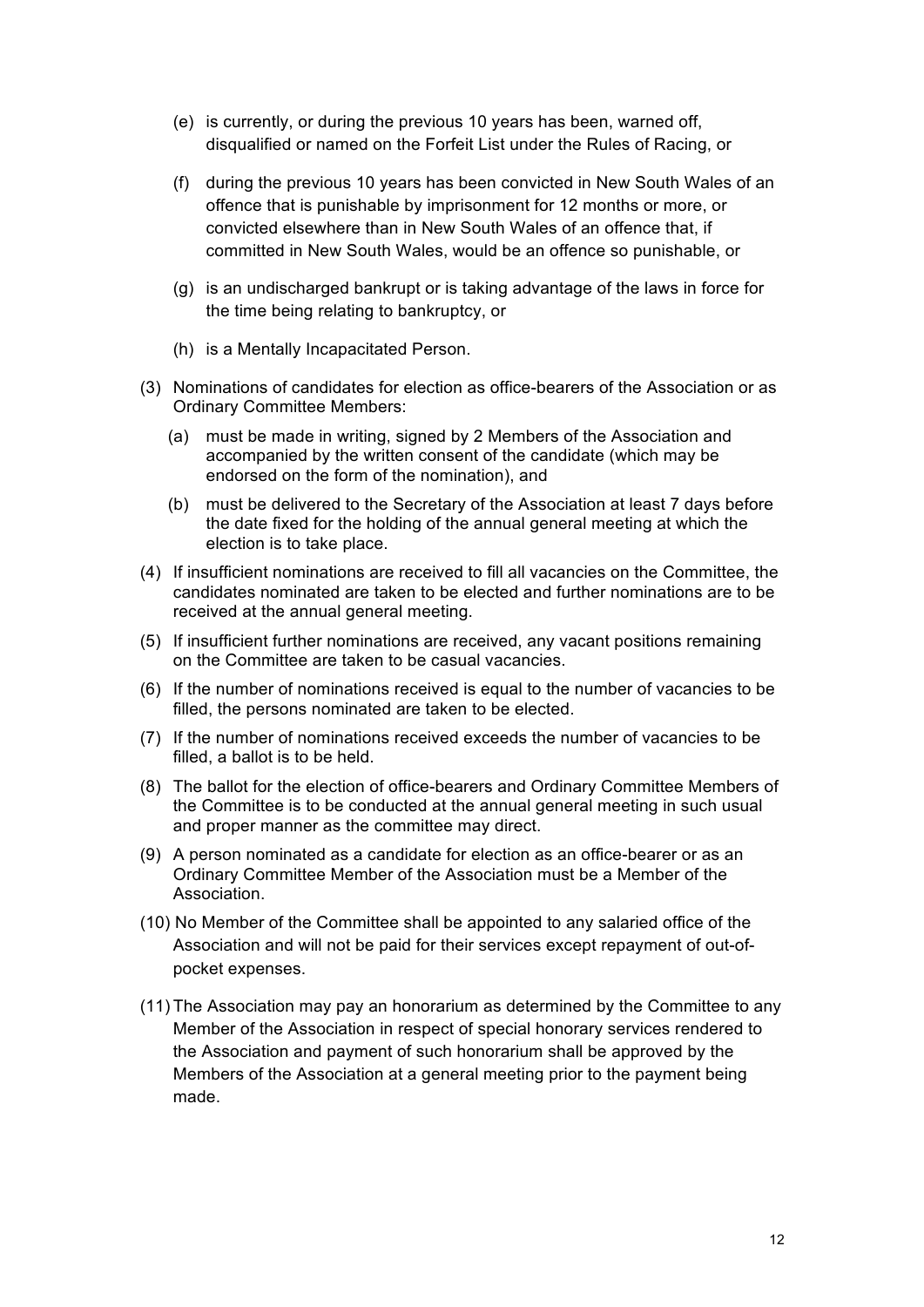# *17. Secretary*

- (1) The Secretary of the Association must, as soon as practicable after being appointed as Secretary, lodge notice with the Association of his or her address.
- (2) It is the duty of the Secretary to keep minutes of:
	- (a) all appointments of Office-Bearers and Members of the Committee, and
	- (b) the names of Members of the Committee present at a Committee meeting or a general meeting, and
	- (c) all proceedings at Committee meetings and general meetings.
- (3) Minutes of proceedings at a meeting must be signed by the chairperson of the meeting or by the chairperson of the next succeeding meeting.

#### *18. Treasurer*

It is the duty of the Treasurer of the Association to ensure:

- (a) that all money due to the Association is collected and received and that all payments authorised by the Association are made, and
- (b) that correct books and accounts are kept showing the financial affairs of the Association, including full details of all receipts and expenditure connected with the activities of the Association.

# *19. Casual Vacancies*

- (1) In the event of a casual vacancy occurring in the membership of the Committee, the Committee may appoint a Member of the Association to fill the vacancy and the Member so appointed is to hold office, subject to this constitution, until the conclusion of the annual general meeting next following the date of the appointment.
- (2) A casual vacancy in the office of a Member of the Committee occurs if the Member:
	- (a) dies, or
	- (b) ceases to be a Member of the Association, or
	- (c) becomes an insolvent under administration within the meaning of the *Corporations Act 2001* of the Commonwealth, or
	- (d) resigns office by notice in writing given to the Secretary, or
	- (e) is removed from office under clause 20, or
	- (f) becomes a Mentally Incapacitated Person, or
	- (g) is absent without the consent of the Committee from 3 consecutive meetings of the Committee, or
	- (h) is convicted of an offence involving fraud or dishonesty for which the maximum penalty on conviction is imprisonment for not less than 3 months, or
	- (i) is prohibited from being a director of a company under Part 2D.6 (Disqualification from managing corporations) of the *Corporations Act 2001* of the Commonwealth.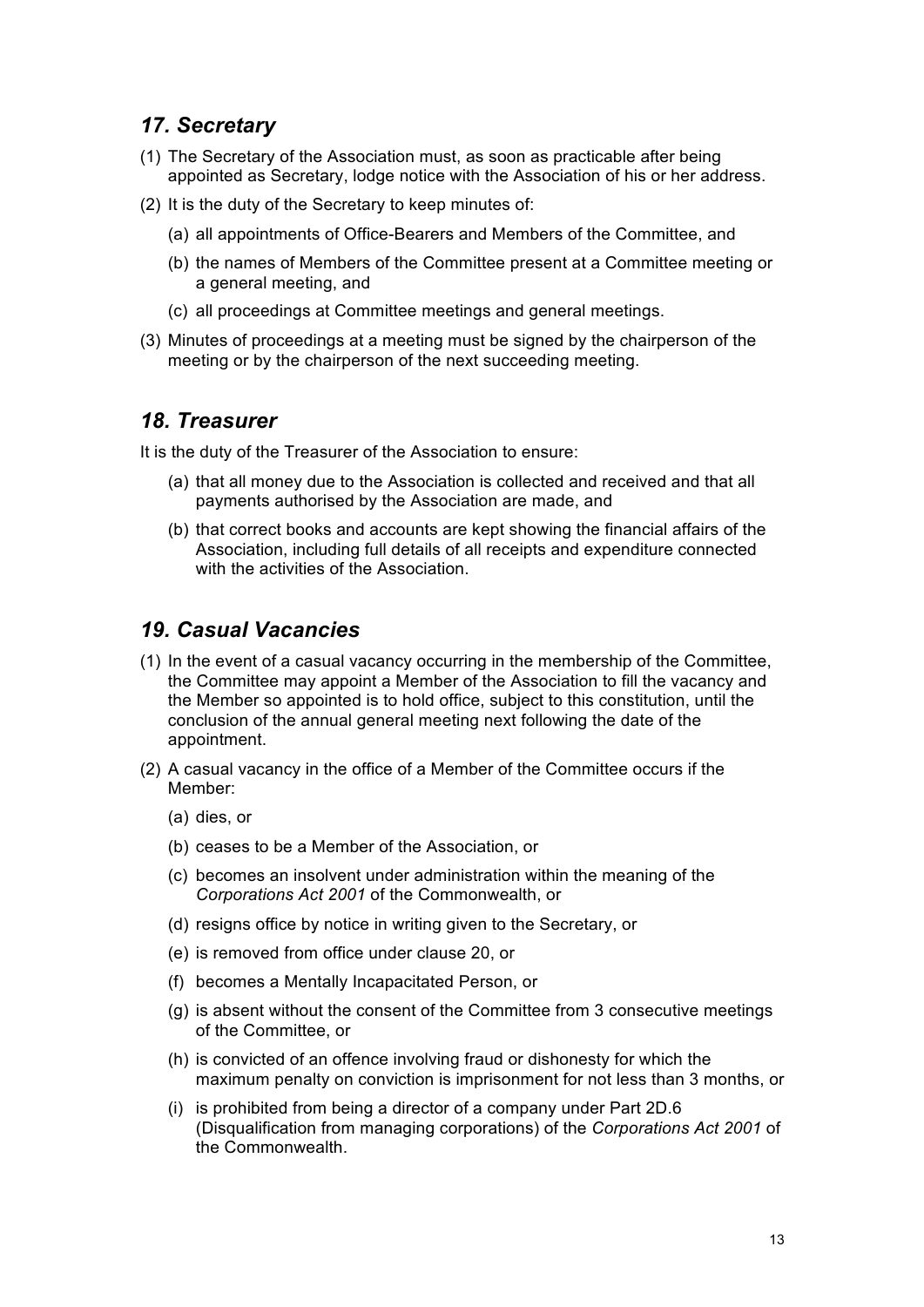#### *20. Removal of Committee Members*

- (1) The Association in general meeting may by resolution remove any Member of the Committee from the office of Member before the expiration of the Member's term of office and may by resolution appoint another person to hold office until the expiration of the term of office of the Member so removed.
- (2) If a Member of the Committee to whom a proposed resolution referred to in subclause (1) relates makes representations in writing to the Secretary or President (not exceeding a reasonable length) and requests that the representations be notified to the Members of the Association, the Secretary or the President may send a copy of the representations to each Member of the Association or, if the representations are not so sent, the Member is entitled to require that the representations be read out at the meeting at which the resolution is considered.

#### *21. Committee Meetings and Quorum*

- (1) The Committee must meet at least 3 times in each period of 12 months at such place and time as the Committee may determine.
- (2) Additional meetings of the Committee may be convened by the Chairman or by any member of the Committee.
- (3) Oral or written notice of a meeting of the Committee must be given by the Secretary to each member of the Committee at least 48 hours (or such other period as may be unanimously agreed on by the members of the Committee) before the time appointed for the holding of the meeting.
- (4) Notice of a meeting given under subclause (3) must specify the general nature of the business to be transacted at the meeting and no business other than that business is to be transacted at the meeting, except business which the Committee members present at the meeting unanimously agree to treat as urgent business.
- (5) Any 3 members of the Committee constitute a quorum for the transaction of the business of a meeting of the Committee.
- (6) No business is to be transacted by the Committee unless a quorum is present and if, within half an hour of the time appointed for the meeting, a quorum is not present, the meeting is to stand adjourned to the same place and at the same hour of the same day in the following week.
- (7) If at the adjourned meeting a quorum is not present within half an hour of the time appointed for the meeting, the meeting is to be dissolved.
- (8) At a meeting of the Committee:
	- (a) the Chairman or, in the Chairman's absence, the Deputy Chairman is to preside, or
	- (b) if the Chairman and the Deputy Chairman are absent or unwilling to act, such one of the remaining members of the Committee as may be chosen by the members present at the meeting is to preside.

#### *22. Delegation by Committee to Sub-committee*

(1) The Committee may, by instrument in writing, delegate to one or more subcommittees (consisting of such member or members of the Association as the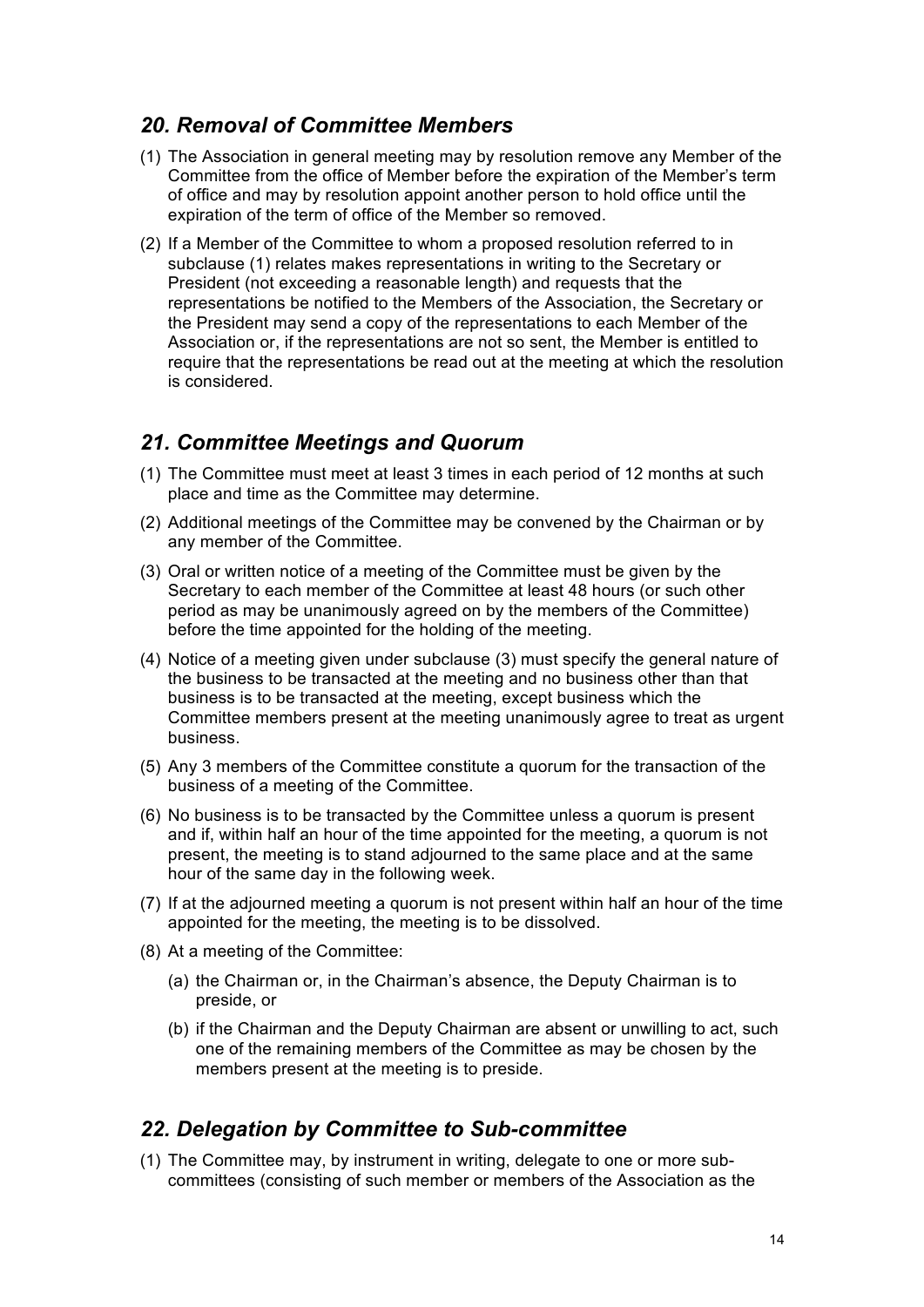committee thinks fit) the exercise of such of the functions of the Committee as are specified in the instrument, other than:

- (a) this power of delegation, and
- (b) a function which is a duty imposed on the Committee by the Act or by any other law.
- (2) A function the exercise of which has been delegated to a sub-committee under this clause may, while the delegation remains unrevoked, be exercised from time to time by the sub-committee in accordance with the terms of the delegation.
- (3) A delegation under this clause may be made subject to such conditions or limitations as to the exercise of any function, or as to time or circumstances, as may be specified in the instrument of delegation.
- (4) Despite any delegation under this clause, the Committee may continue to exercise any function delegated.
- (5) Any act or thing done or suffered by a sub-committee acting in the exercise of a delegation under this clause has the same force and effect as it would have if it had been done or suffered by the Committee.
- (6) The Committee may, by instrument in writing, revoke wholly or in part any delegation under this clause.
- (7) A sub-committee may meet and adjourn as it thinks proper.

#### *23. Voting and Decisions*

- (1) Questions arising at a meeting of the committee or of any sub-committee appointed by the Committee are to be determined by a majority of the votes of members of the Committee or sub-committee present at the meeting.
- (2) Each Member present at a meeting of the Committee or of any sub-committee appointed by the Committee (including the person presiding at the meeting) is entitled to one vote but, in the event of an equality of votes on any question, the person presiding may exercise a second or casting vote.
- (3) Subject to clause 21(5), the Committee may act despite any vacancy on the Committee.
- (4) Any act or thing done or suffered, or purporting to have been done or suffered, by the Committee or by a sub-committee appointed by the Committee, is valid and effectual despite any defect that may afterwards be discovered in the appointment or qualification of any member of the Committee or sub-committee.

# **Part 4 - General Meetings**

#### *24. Annual General Meetings – holding of*

- (1) The Association must hold its first annual general meeting within 18 months after its registration under the Act.
- (2) The Association must hold its annual general meetings:
	- (a) within 6 months after the close of the Association's financial year, or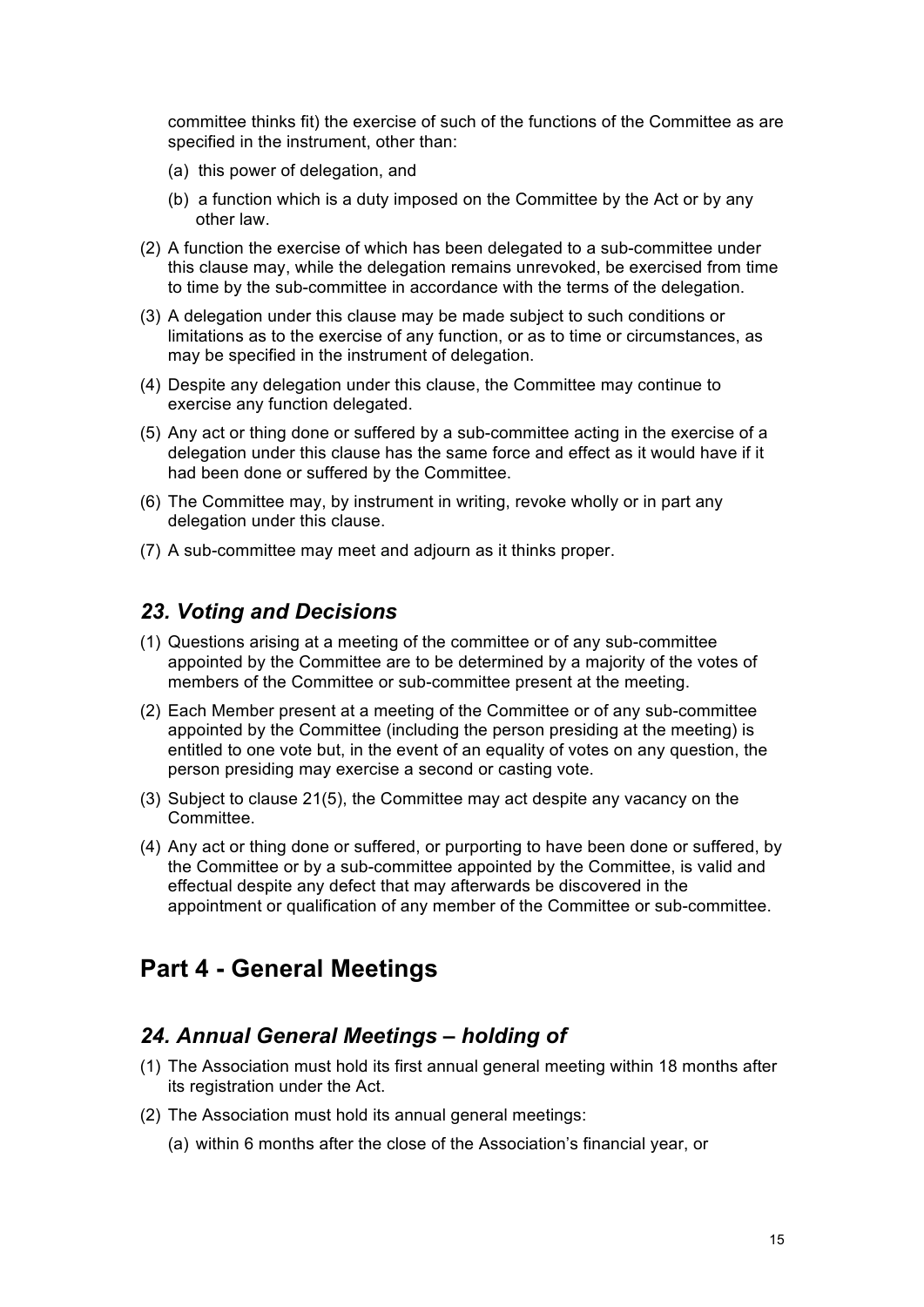(b) within such later time as may be allowed by the Director-General or prescribed by the Regulation.

## *25. Annual General Meetings – calling of and business at*

- (1) The annual general meeting of the Association is, subject to the Act and to clause 24, to be convened on such date and at such place and time as the Committee thinks fit.
- (2) In addition to any other business which may be transacted at an annual general meeting, the business of an annual general meeting is to include the following:
	- (a) to confirm the minutes of the last preceding annual general meeting and of any special general meeting held since that meeting,
	- (b) to receive from the committee reports on the activities of the Association during the last preceding financial year,
	- (c) to elect Office-Bearers of the Association and Ordinary Committee Members,
	- (d) to receive and consider any financial statement or report required to be submitted to Members under the Act.
- (3) An annual general meeting must be specified as such in the notice convening it.

### *26. Special General Meetings – calling of*

- (1) The Committee may, whenever it thinks fit, convene a Special General Meeting of the Association.
- (2) The Committee must, on the requisition in writing of at least 5 per cent of the total number of Members, convene a Special General Meeting of the Association.
- (3) A requisition of Members for a Special General Meeting:
	- (a) must state the purpose or purposes of the meeting, and
	- (b) must be signed by the Members making the requisition, and
	- (c) must be lodged with the Secretary, and
	- (d) may consist of several documents in a similar form, each signed by one or more of the Members making the requisition.
- (4) If the Committee fails to convene a Special General Meeting to be held within 1 month after that date on which a requisition of Members for the meeting is lodged with the Secretary, any one or more of the Members who made the requisition may convene a Special General Meeting to be held not later than 3 months after that date.
- (5) A Special General Meeting convened by a Member or Members as referred to in subclause (4) must be convened as nearly as is practicable in the same manner as general meetings are convened by the Committee.

# *27. Notice*

(1) Except if the nature of the business proposed to be dealt with at a general meeting requires a special resolution of the Association, the Secretary must, at least 14 days before the date fixed for the holding of the general meeting, give a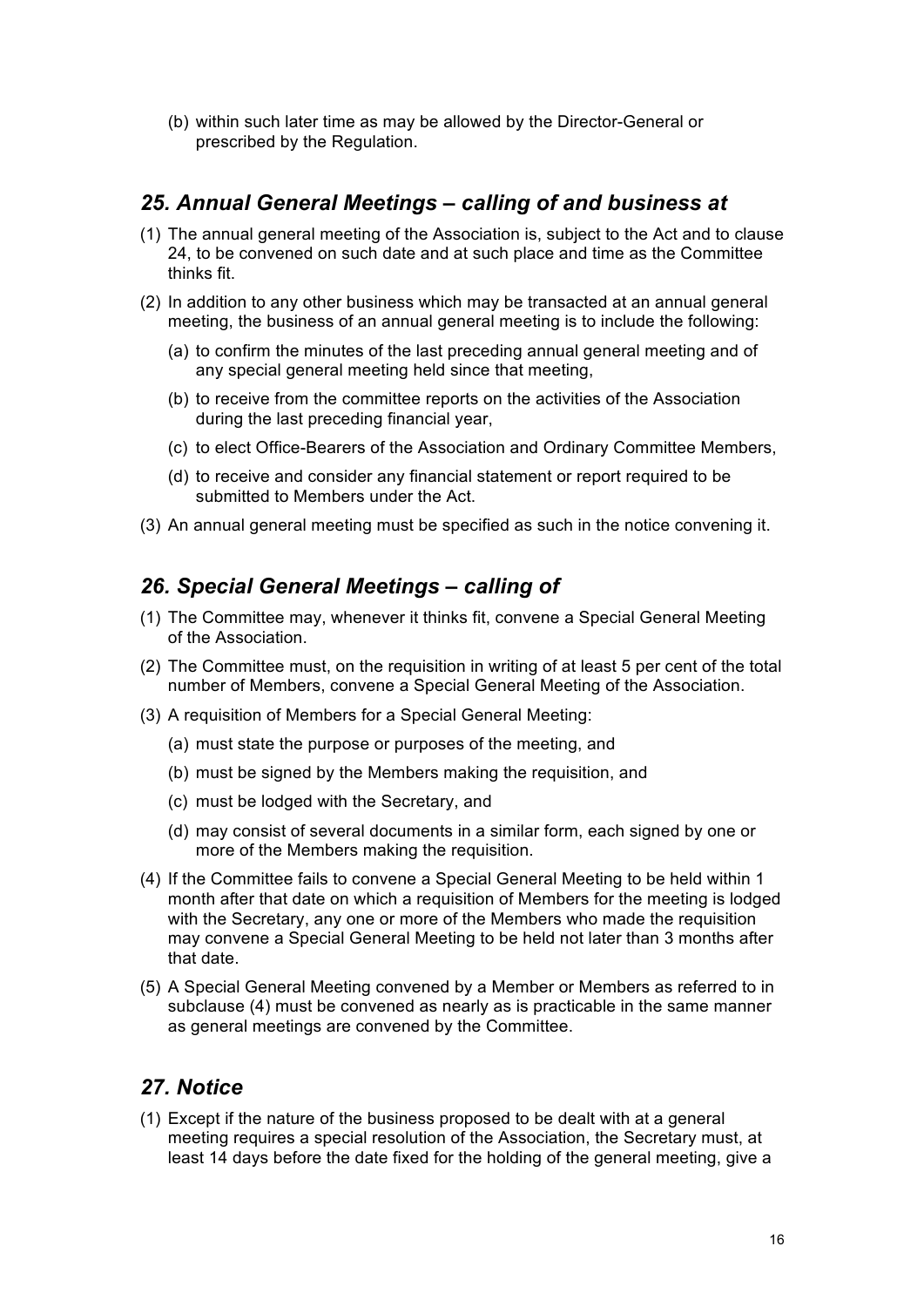notice to each Member specifying the place, date and time of the meeting and the nature of the business proposed to be transacted at the meeting.

- (2) If the nature of the business proposed to be dealt with at a general meeting requires a special resolution of the Association, the Secretary must, at least 21 days before the date fixed for the holding of the general meeting, cause notice to be given to each Member specifying, in addition to the matters required under subclause (1), the intention to propose the resolution as a special resolution.
- (3) No business other than that specified in the notice convening a general meeting is to be transacted at the meeting except, in the case of an annual general meeting, business which may be transacted under clause 25(2).
- (4) A Member desiring to bring any business before a general meeting may give notice in writing of that business to the Secretary who must include that business in the next notice calling a general meeting given after receipt of the notice from the Member.

#### *28. Quorum for General Meetings*

- (1) No item of business is to be transacted at a general meeting unless a quorum of Members entitled under this constitution to vote is present during the time the meeting is considering that item.
- (2) Five Members present (being Members entitled under this Constitution to vote at a general meeting) constitute a quorum for the transaction of the business of a general meeting.
- (3) If within half an hour after the appointed time for the commencement of a general meeting a quorum is not present, the meeting:
	- (a) if convened on the requisition of Members, is to be dissolved, and
	- (b) in any other case, is to stand adjourned to the same day in the following week at the same time and (unless another place is specified at the time of the adjournment by the person presiding at the meeting or communicated by written notice to Members given before the day to which the meeting is adjourned) at the same place.
- (4) If at the adjourned meeting a quorum is not present within half an hour after the time appointed for the commencement of the meeting, the members present (being at least 3) are to constitute a quorum.

### *29. Presiding Member*

- (1) The Chairman or, in the Chairman's absence, the Deputy Chairman, is to preside as chair at each general meeting of the Association.
- (2) If the Chairman and the Deputy Chairman are absent or unwilling to act, the Members present must elect one of their number to preside as chair at the meeting.

### *30. Adjournment*

(1) The chairperson of a general meeting at which a quorum is present may, with the consent of the majority of Members present at the meeting, adjourn the meeting from time to time and place to place, but no business is to be transacted at an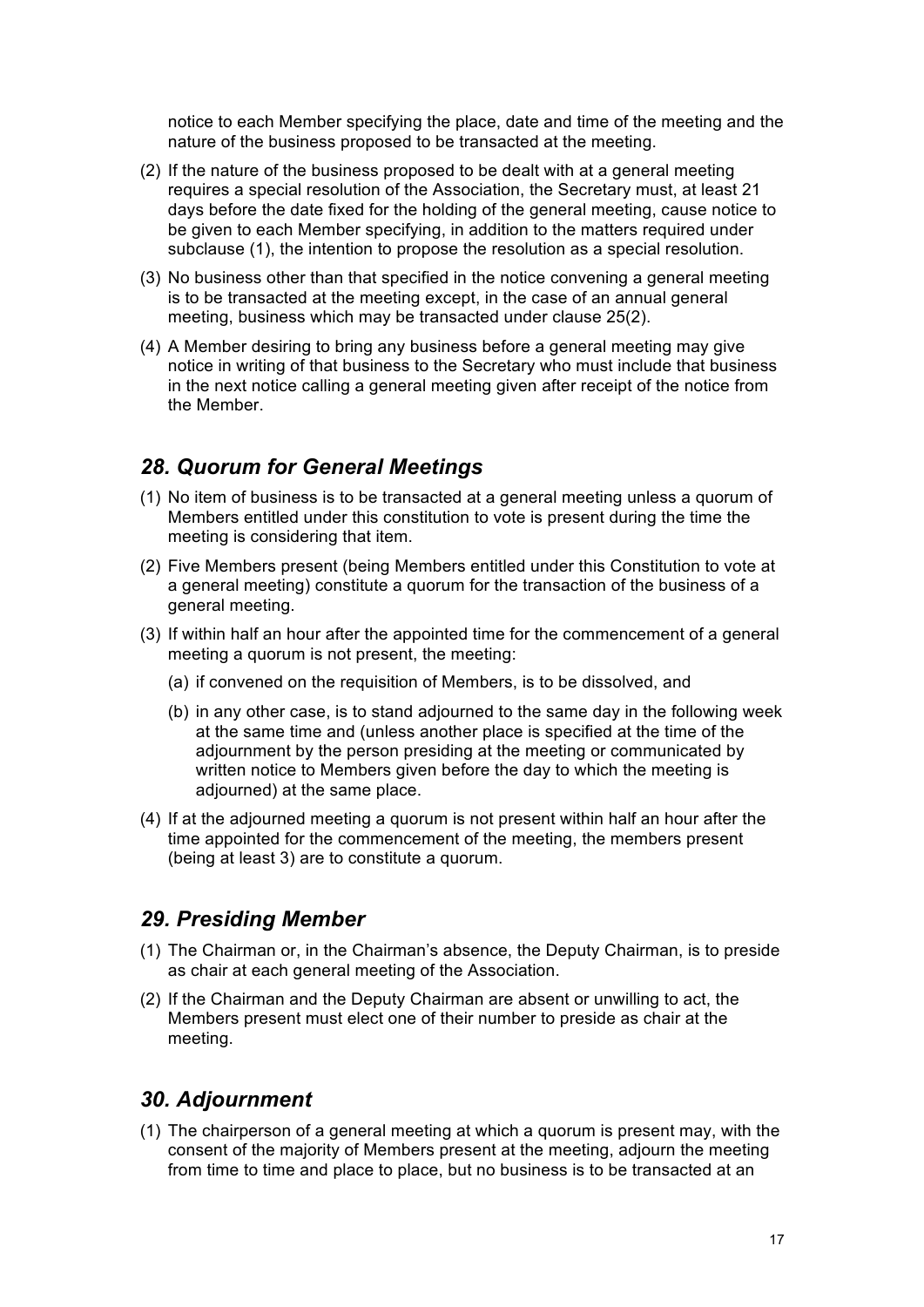adjourned meeting other than the business left unfinished at the meeting at which the adjournment took place.

- (2) If a general meeting is adjourned for 14 days or more, the Secretary must give written or oral notice of the adjourned meeting to each Member of the Association stating the place, date and time of the meeting and the nature of the business to be transacted at the meeting.
- (3) Except as provided in subclauses (1) and (2), notice of an adjournment of a general meeting or of the business to be transacted at an adjourned meeting is not required to be given.

# *31. Making of Decisions*

- (1) A question arising at a general meeting of the association is to be determined by either:
	- (a) a show of hands, or
	- (b) if on the motion of the chairperson or if 5 or more Members present at the meeting decide that the question should be determined by a written ballot  $- a$ written ballot.
- (2) If the question is to be determined by a show of hands, a declaration by the chairperson that a resolution has, on a show of hands, been carried or carried unanimously or carried by a particular majority or lost, or an entry to that effect in the minute book of the Association, is evidence of the fact without proof of the number or proportion of the votes recorded in favour of or against that resolution.
- (3) If the question is to be determined by a written ballot, the ballot is to be conducted in accordance with the directions of the chair.

### *32. Special resolutions*

A special resolution may only be passed by the Association in accordance with section 39 of the Act.

# *33. Voting*

- (1) On any question arising at a general meeting of the Association a Member has one vote only.
- (2) In the case of an equality of votes on a question at a general meeting, the chair of the meeting is entitled to exercise a second or casting vote.
- (3) A Member is not entitled to vote at any general meeting of the Association unless all money due and payable by the Member to the Association has been paid.
- (4) A Member is not entitled to vote at any general meeting of the Association if the Member is under 18 years of age.

# *34. Proxy Votes Not Permitted*

Proxy voting must not be undertaken at or in respect of a general meeting.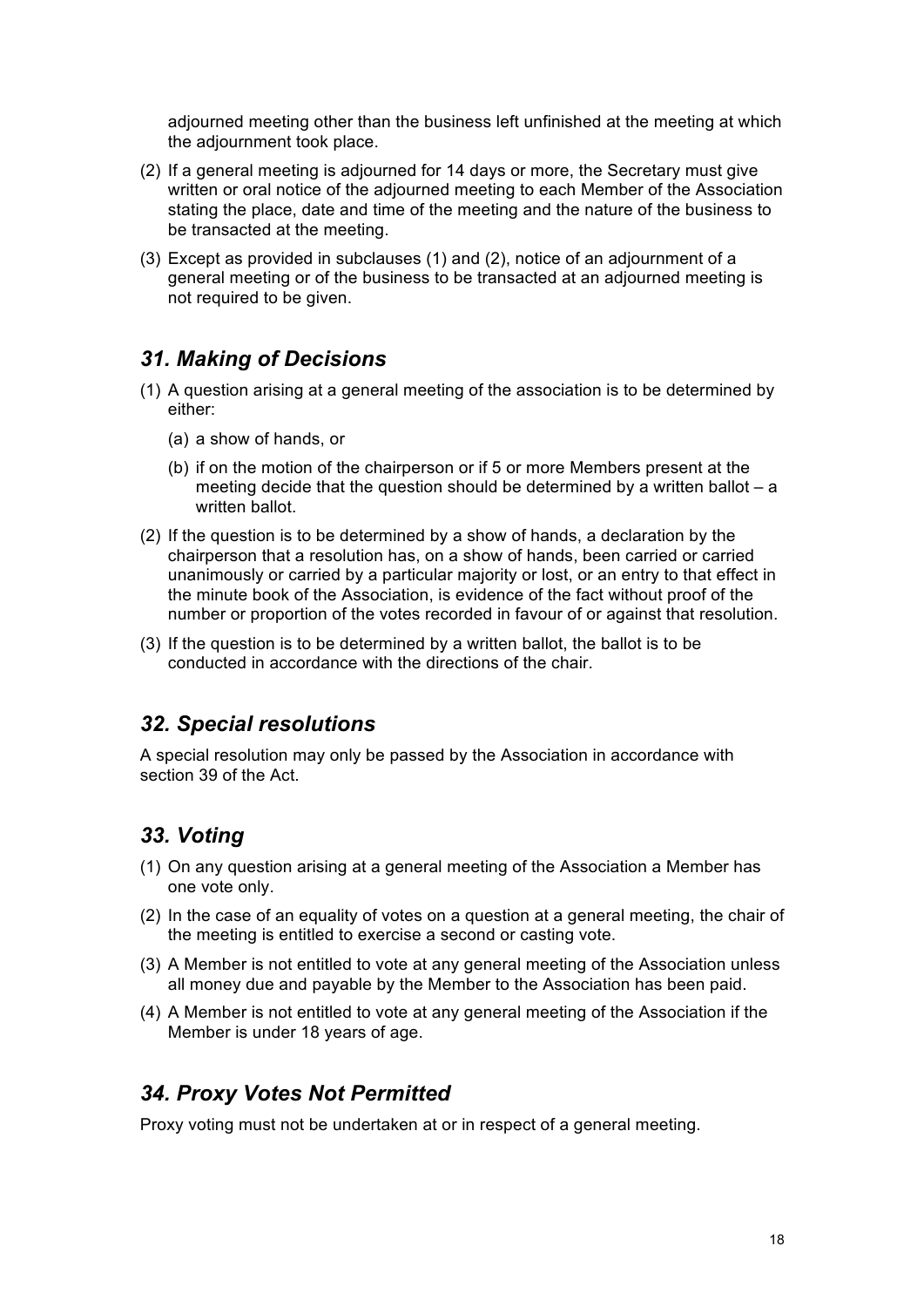### *35. Postal ballots*

- (1) The Association may hold a postal ballot to determine any issue or proposal (other than an appeal under clause 12).
- (2) A postal ballot is to be conducted in accordance with Schedule 3 to the Regulation.

# **Part 5 – Miscellaneous**

# *36. Insurance*

The Association must effect and maintain insurance including but not limited to, Public Liability, Workers Compensation, Industrial Risk and any other form of insurance which may be deemed necessary to carry out the Association's objectives.

# *37. Funds – source*

- (1) The funds of the Association are to be derived from the conduct of thoroughbred race meetings and associated activities and from annual subscriptions of Members, donations and, subject to any resolution passed by the Association in general meeting, such other sources as the Committee determines.
- (2) All money received by the Association must be deposited as soon as practicable and without deduction to the credit of the Association's bank or other authorised deposit-taking institution account.
- (3) The Association must, as soon as practicable after receiving any money, issue an appropriate receipt.

# *38. Funds – management*

- (1) Subject to any resolution passed by the Association in general meeting, the funds of the Association are to be used in pursuance of the objects of the Association in such manner as the Committee determines.
- (2) All cheques, drafts, bills of exchange, promissory notes and other negotiable instruments must be signed by any 2 members of the committee or employees of the Association, being Members or employees authorised to do so by the **Committee**

# *39. Change of Name, Objects and Constitution*

An application to the Director-General for registration of a change in the Association's name, objects or constitution in accordance with section 10 of the Act is to be made by the Secretary or a Committee member.

# *40. Custody of Books etc*

Except as otherwise provided by in this constitution, the Secretary must keep in his or her custody or under his or her control all records, books and other documents relating to the Association.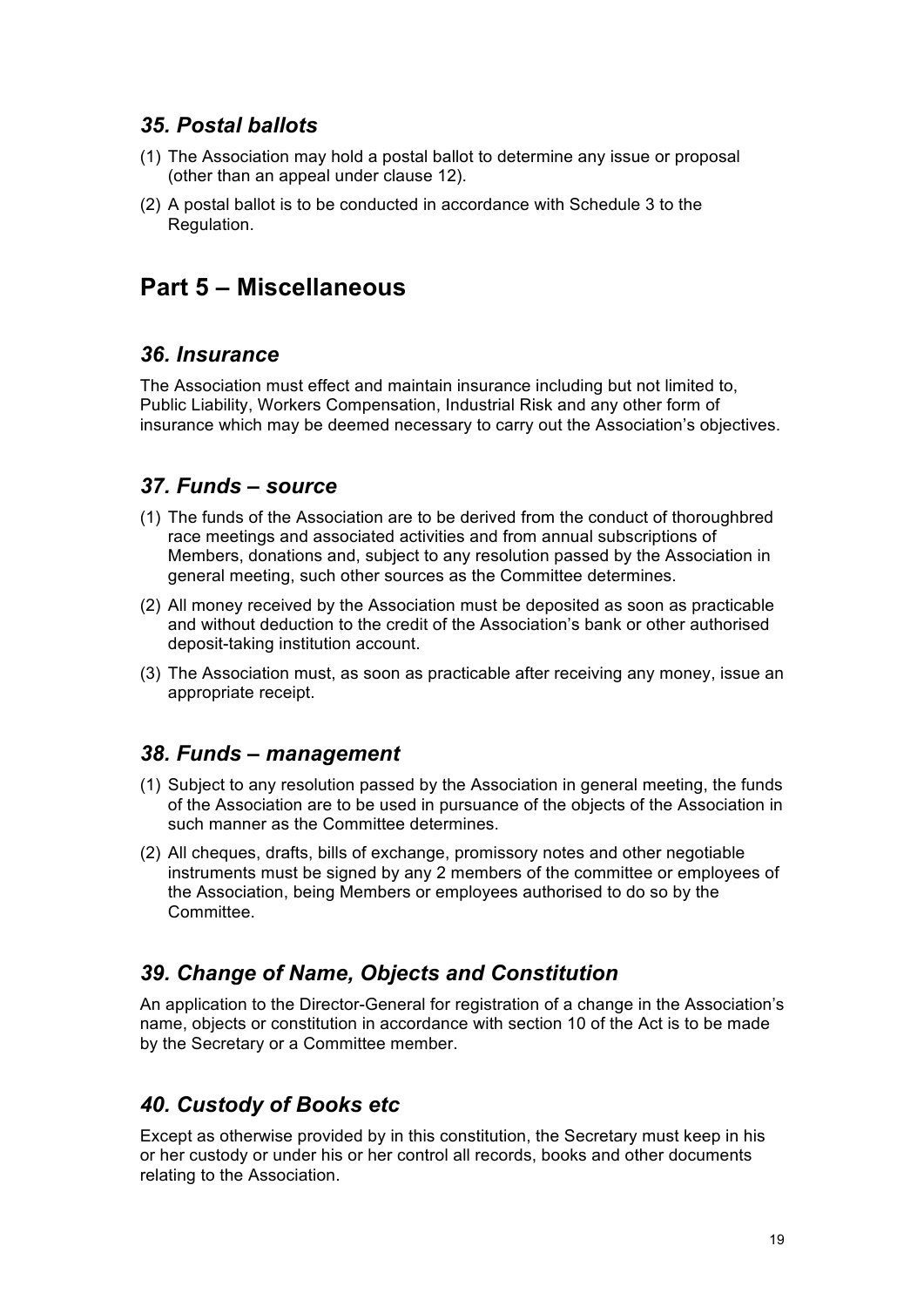#### *41. Inspection of Books etc*

- (1) The following documents must be open to inspection, free of charge, by a Member of the Association at any reasonable hour:
	- (a) records, books and other financial documents of the Association,
	- (b) this constitution,
	- (c) minutes of all Committee meetings and general meetings of the Association.
- (2) A Member of the Association may obtain a copy of any of the documents referred to in subclause (1) on payment of a fee of not more than \$1 for each page copied.

#### *42. Service of Notices*

- (1) For the purpose of this constitution, a notice may be served on or given to a person:
	- (a) by delivering it to the person personally, or
	- (b) by sending it by pre-paid post to the address of the person, or
	- (c) by sending it by facsimile transmission or some other form of electronic transmission to an address specified by the person for giving or serving the notice.
- (2) For the purpose of this constitution, a notice is taken, unless the contrary is proved, to have been given or served:
	- (a) in the case of a notice given or served personally, on the date on which it is received by the addressee, and
	- (b) in the case of a notice sent by pre-paid post, on the date when it would have been delivered in the ordinary course of post, and
	- (c) in the case of a notice sent by facsimile transmission or some other form of electronic transmission, on the date it was sent or, if the machine from which the transmission was sent produces a report indicating that the notice was sent on a later date, on that date.

#### *43. Financial year*

The financial year of the Association is:

- (a) the period of time commencing on the date of incorporation of the Association and ending on the following 30 June, and
- (b) each period of 12 months after the expiration of the previous financial year of the Association, commencing on 1 July and ending on the following 30 June.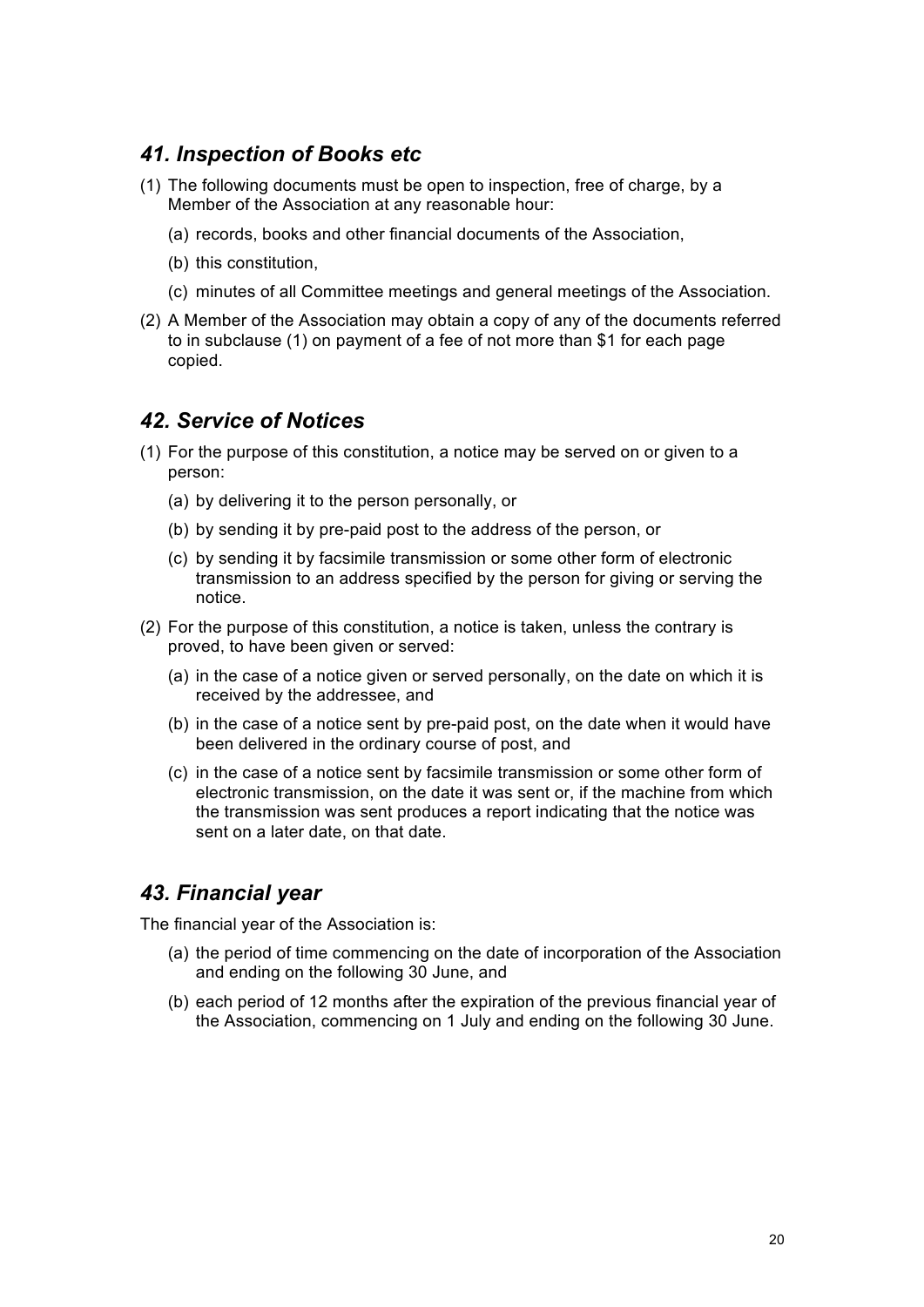# *44. Winding Up*

If, on the winding up or dissolution of the Association by any means and for any reason, there remains any property after the satisfaction of all the Association's debts and liabilities, the property must not be paid to or distributed among the Members of the Association, but must be given or transferred:

- (a) to one or more institutions, associations or bodies selected by the Members at or before the dissolution of the Association, provided they are established for the encouragement of thoroughbred racing in NSW and their rules prohibit the distribution of its or their income and property among its or their Members, or
- (b) if the Members do not make a selection pursuant to subclause (a) for any reason – to one or more institutions, associations or bodies meeting the requirements of subclause (a) selected by the Committee and approved by Racing NSW or its successor, or
- (c) if the Members do not make a selection pursuant to subclause (a) for any reason or the Committee does not make a selection (that is valid or at all) pursuant to subclause (b) for any reason – to one or more institutions, associations or bodies as directed by Racing NSW or its successor.